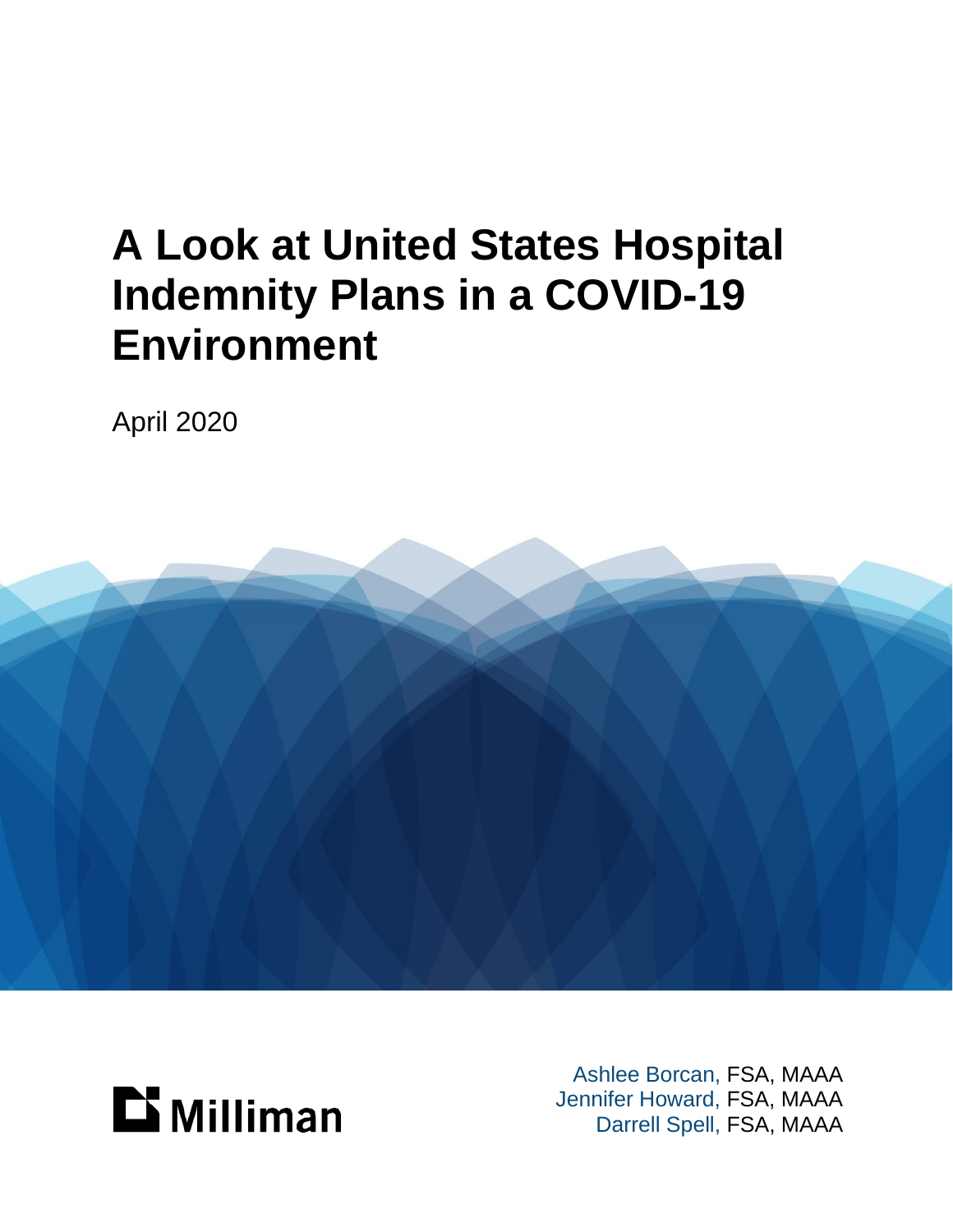### **Overview**



As new terms such as "social distancing" and "flattening the curve" circle through society and the U.S. government provides an unprecedented and record-breaking \$2.2 trillion stimulus package, the future is clouded in uncertainty. The attention of the nation has been focused on the health and well-being of family, friends, and loved ones. Additionally, the strain

of lost income due to business closures and other economic impacts from the pandemic are causing significant problems for many households. For those Americans who remain healthy, many will be reliant for the near term upon social programs, payment concessions, and other support. For those requiring treatment or even hospitalization for the novel coronavirus disease COVID-19, the benefits of health insurance will be a key factor in their financial situations. For many, the presence of supplemental health insurance products, which provide additional cash during major illnesses, will be a major factor in mitigating the financial stress of this event.

In this report we present the findings of our analysis focused on isolating and estimating the potential financial impact of COVID-19 on hospital indemnity (HI) plans in the United States. Furthermore, we have focused on the working-age population, as supplemental HI plans are generally marketed to working-age individuals. This latter item is extremely important when comparing assumptions and results to other broader modeling efforts, as we are eliminating people of ages that have been very severely impacted by this disease but who are not typical buyers of HI policies.

In summary, plans with broader dispersions of benefits beyond hospitalization typically experience greater claim cost savings due to the impact of deferred and canceled services resulting from COVID-19. Based upon our simulations, these deferred and canceled services outweigh the impact of additional COVID-19 services for the broader plans. Plans with a narrower focus on hospitalization are more susceptible to claim cost increases, particularly in scenarios with higher simulated infection rates.

This paper discusses the claim cost impact for two pandemic scenarios across four HI plans. These scenarios are not meant to be predictive, but to illustrate the potential impact on HI plans from a range of potential pandemic outcomes. The plan designs utilized in this analysis are described in Figure 1 (next page) and all benefits are payable per day of service.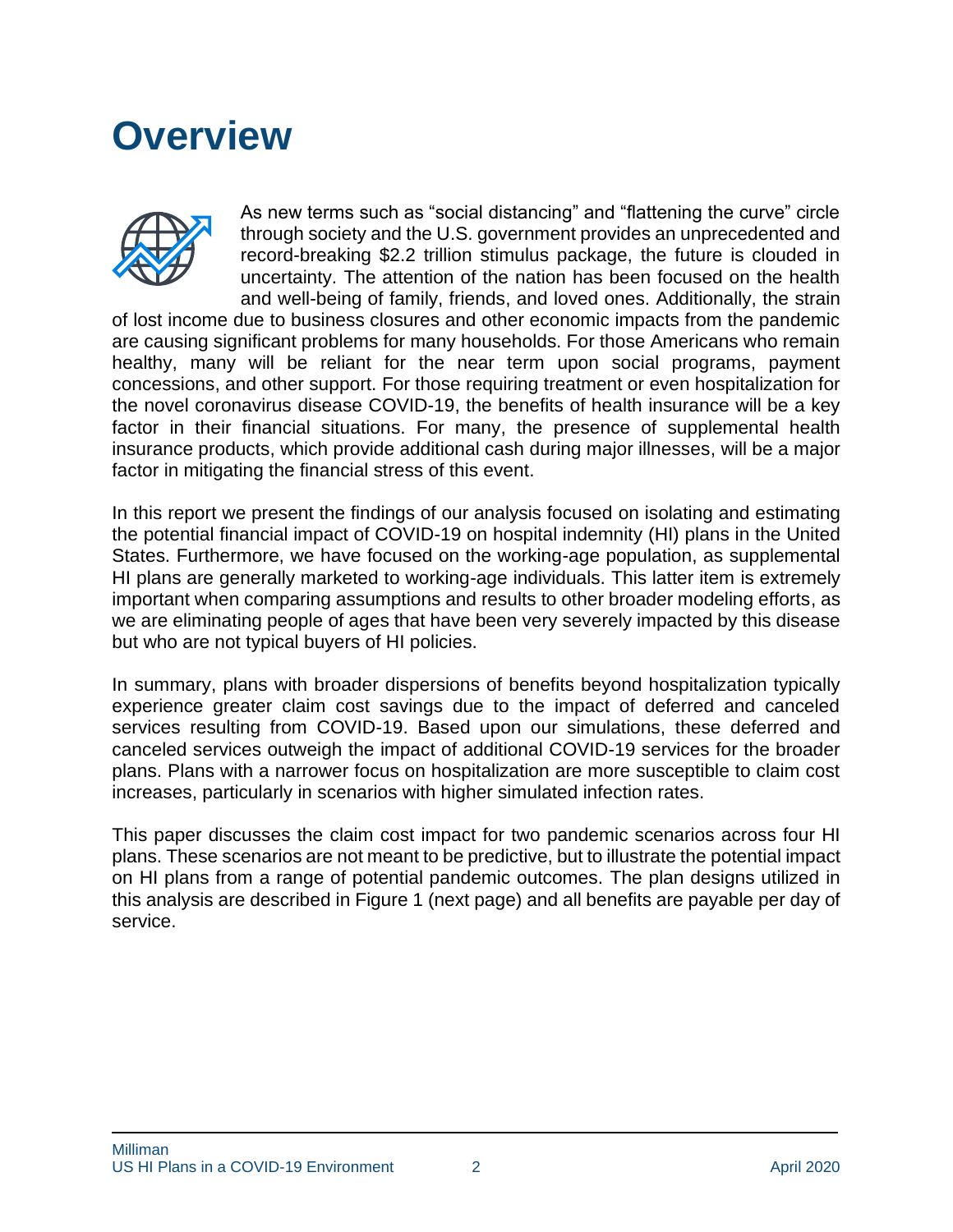#### **Figure 1 Plan Designs**

| <b>Benefits</b>                       | Plan 1  | Plan 2  | Plan 3  | Plan 4  |
|---------------------------------------|---------|---------|---------|---------|
| <b>Hospital Admission</b>             | \$1,000 | \$1,500 | \$1,000 | \$1,500 |
| Daily Hospital Confinement Benefit    | \$100   | \$200   | \$150   | \$200   |
| <b>ICU Admission*</b>                 |         | \$1,500 | \$1,000 | \$1,500 |
| <b>ICU Daily Confinement Benefit*</b> | \$100   | \$200   | \$150   | \$200   |
| <b>Emergency Room</b>                 |         |         | \$100   | \$100   |
| IP / OP Surgical                      |         |         | \$500   | \$1,000 |
| <b>Substance Abuse</b>                |         |         |         | \$100   |
| <b>Mental Illness</b>                 |         |         |         | \$100   |
| <b>Hospital Observation</b>           |         |         | \$100   | \$100   |
| Transportation                        |         |         | \$100   | \$200   |
| Lodging                               |         |         | \$50    | \$100   |
| <b>Wellness Health Screening</b>      |         | \$50    | \$50    | \$50    |
| <b>Skilled Nursing Facility</b>       |         |         | \$25    | \$50    |
| Ambulance                             |         |         | \$200   | \$200   |
| Diagnostic - Minor                    |         |         | \$25    | \$50    |
| Diagnostic - Major                    |         |         | \$50    | \$100   |
| Diagnostic - Invasive                 |         |         | \$100   | \$150   |
| <b>Outpatient Physician</b>           |         |         | \$25    | \$25    |
| <b>Urgent Care</b>                    |         |         | \$50    | \$50    |
| Rehabilitation                        |         |         | \$50    | \$100   |

*\* Pays in addition to daily hospital confinement benefit.*

Plans 3 and 4 included in this analysis contain a broader variety of benefits beyond just hospitalization, while Plans 1 and 2 focus on coverage for confinement events.

The model used in this analysis has been calibrated based on the illustrative plan designs and assumptions described in this report. However, this model can be calibrated for a wide variety of scenarios and plan designs in order to provide customized analysis for a carrier. By utilizing this analysis, a carrier can understand its risk exposure as the pandemic situation evolves.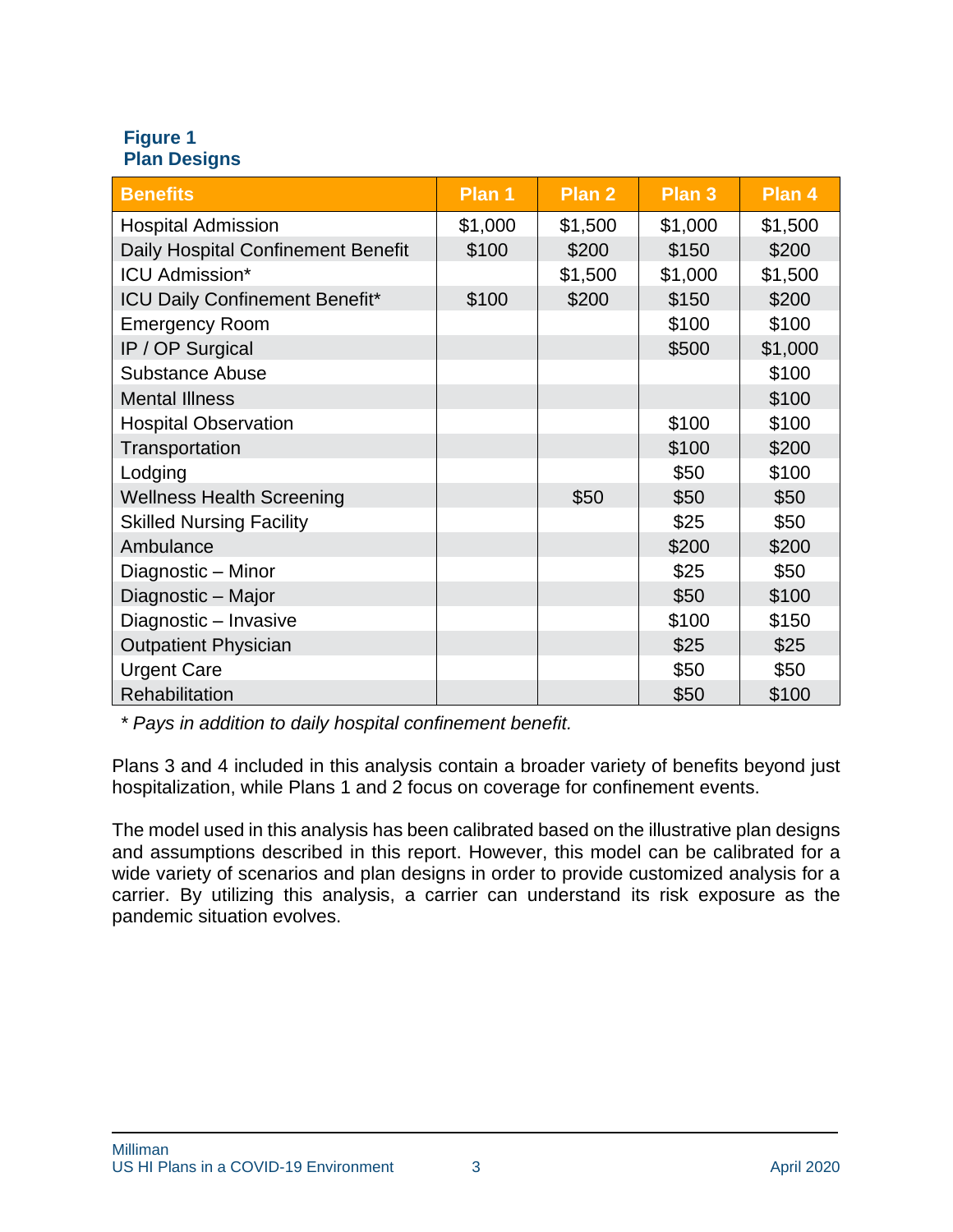## **Scenario Results**

Scenario 1 April 21, 2020 Inflection Date 0.65% Infection Rate

In Scenario 1, ultimately 0.65% of the U.S. population tests positive for COVID-19 in 2020 and the growth rate in new cases starts to decline on April 21, 2020. A 0.65% infection rate implies that approximately 2.1 million individuals in the United States will test positive for the disease (while estimates vary, this would imply approximately 17 million people contract the disease). This simulation estimates there will be approximately 300,000 additional hospitalizations and approximately 61,000 additional intensive care unit (ICU) admissions among the working-age population. For supplemental HI products under this scenario, the overall claim costs decrease in three out of the four plans because the impact of costs related to COVID-19 is outweighed by the reduction in utilization of non-COVID-19 services such as wellness and other nonessential benefits. The richest plan experiences the largest decrease as the total claim costs contain a larger proportion of services subjected to deferral or cancellation due to the COVID-19 environment. The impact of COVID-19 was modeled at the benefit level and a summary is shown in Figure 2.

| <b>Scenario 1:</b>                      | Plan 1   | Plan 2     | Plan 3    | Plan 4      |
|-----------------------------------------|----------|------------|-----------|-------------|
| <b>Base Claims</b>                      | \$83.58  | \$158.17   | \$236.32  | \$367.24    |
| Cost Increases                          | \$3.30   | \$6.36     | \$4.64    | \$6.42      |
| <b>Cost Deferrals/Eliminations</b>      | $-$3.25$ | $-$ \$8.62 | $-$21.19$ | $-$ \$33.04 |
| <b>COVID-19 Total Claim Cost Impact</b> | \$0.05   | $-$ \$2.27 | $-$16.55$ | $-$ \$26.62 |
| <b>Total Scenario 1 Claim Cost</b>      | \$83.63  | \$155.90   | \$219.77  | \$340.62    |
| Scenario 1 COVID-19 Impact              | 0.1%     | $-1.4%$    | $-7.0%$   | $-7.2%$     |

### **Figure 2**

#### **Scenario 1: April 21, 2020 Inflection Date, 0.65% Infection Rate**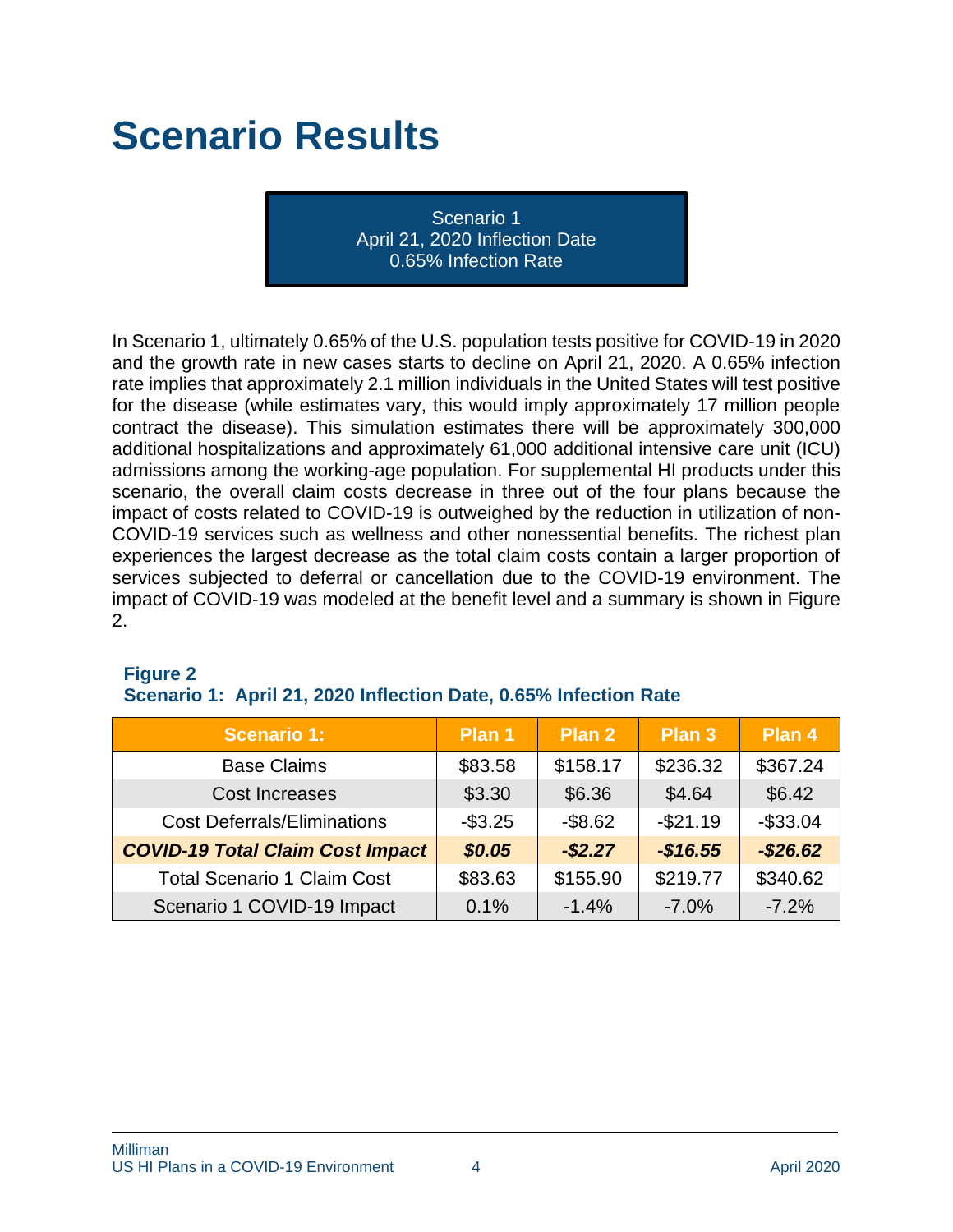Scenario 2 May 3, 2020 Inflection Date 1.5% Infection Rate

In Scenario 2, ultimately 1.5% of the U.S. population tests positive for COVID-19 in 2020 and the growth rate in new cases starts to decline on May 3, 2020. A 1.5% infection rate implies that approximately 5.0 million individuals in the United States will test positive for the disease. The model estimates there will be approximately 700,000 additional hospitalizations and approximately 140,000 additional ICU admissions among the working-age population. As illustrated by this scenario, Plan 1 continues to experience increased expected claim costs related to COVID-19, while Plans 3 and 4 continue to reflect lower expected claim costs due to deferrals and cancellations related to COVID-19. Plan 2, which experienced a cost decrease in scenario 1, now experiences a cost increase due to the additional COVID-19 claim events. A summary of the impacts is shown in Figure 3.

| <b>Scenario 2:</b>                      | Plan 1   | Plan 2    | Plan 3    | Plan 4      |
|-----------------------------------------|----------|-----------|-----------|-------------|
| <b>Base Claims</b>                      | \$83.58  | \$158.17  | \$236.32  | \$367.24    |
| <b>Cost Increases</b>                   | \$7.62   | \$14.67   | \$10.71   | \$14.82     |
| <b>Cost Deferrals/Eliminations</b>      | $-$4.11$ | $-$10.58$ | $-$26.45$ | $-$41.42$   |
| <b>COVID-19 Total Claim Cost Impact</b> | \$3.51   | \$4.09    | $-$15.74$ | $-$ \$26.61 |
| <b>Total Scenario 2 Claim Cost</b>      | \$87.10  | \$162.26  | \$220.58  | \$340.63    |
| Scenario 2 COVID-19 Impact              | 4.2%     | 2.6%      | $-6.7%$   | $-7.2%$     |

#### **Figure 3**

#### **Scenario 2: May 3, 2020 Inflection Date, 1.5% Infection Rate**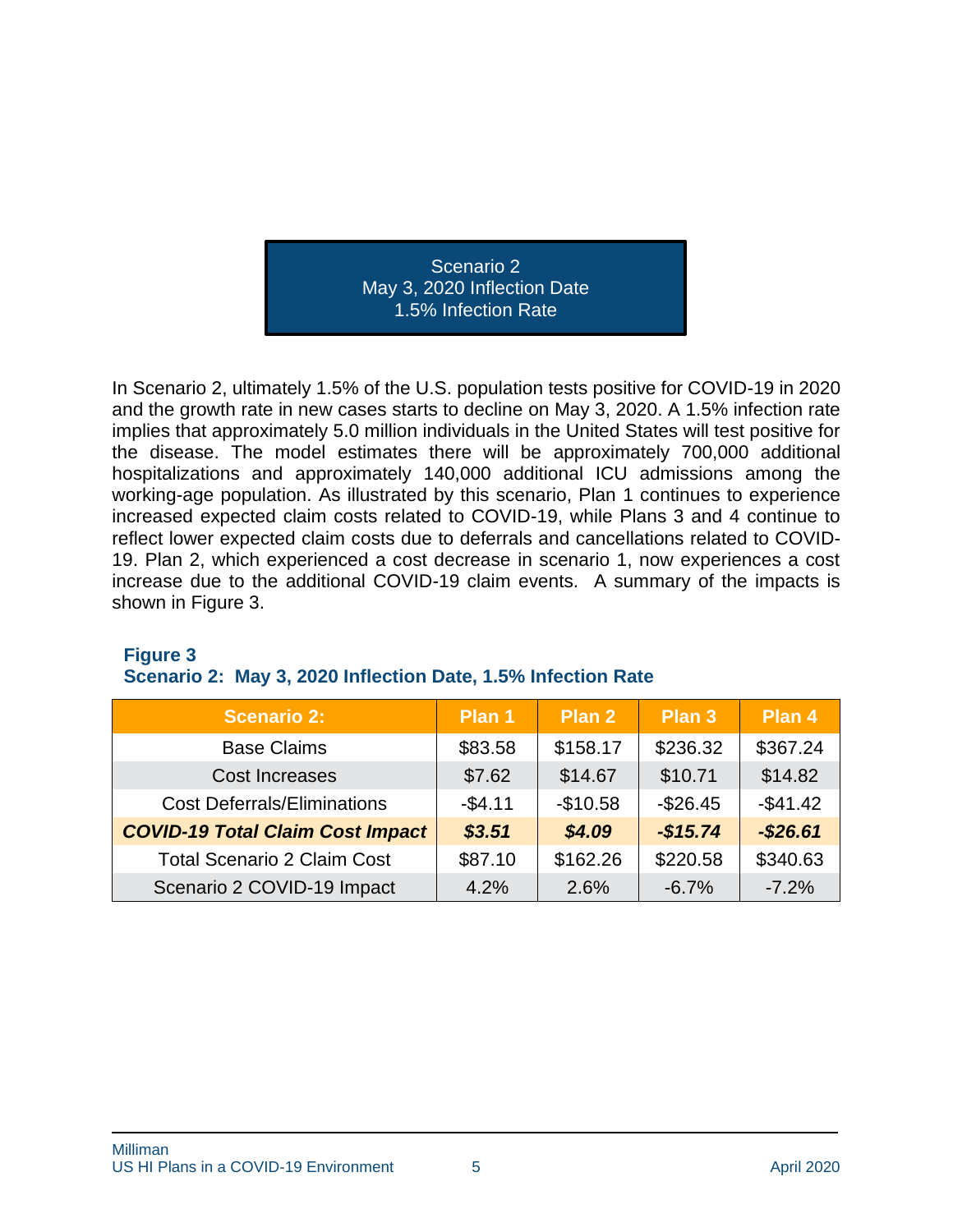### **Overview of Results**



In our analysis, the two most impactful elements to HI claim costs were the additional costs from hospital confinements and the reduction in costs from deferred or canceled services. As such, carriers offering HI products should pay particular attention to how these factors develop over the coming weeks and months. A critical assumption utilized in this analysis is the anticipated

length of COVID-19 hospital stays. Milliman has developed a length-of-stay assumption specific to COVID-19 that is based upon Milliman Health Cost Guidelines™ (HCG) data, public studies and information available about COVID-19, and clinical judgment from Milliman's medical resources. If treatment for COVID-19 improves to allow for a faster hospital recovery, this would reduce the financial impact to the product. We believe this

is a likely outcome as treatment protocols are refined and impacts to this assumption can be varied in our model. Alternatively, if COVID-19 lengths of stay increase, the product could be more adversely affected.

Additionally, the population's perception of the COVID-19 risk will have a material impact on whether they seek medical care

*The two most impactful elements to HI claim costs were the additional cost from hospital confinements and the reduction in costs from deferred or canceled services*

in nonemergency situations. The more services that are deferred, the greater the savings to the HI plan. It is important to note that the savings will represent a combination of postponed and permanently canceled services. For instance, a knee replacement will have been deferred, but an office visit for a common cold may never take place. For deferred services, to the extent that there is capacity, insureds will begin to undergo and complete services once there is a general perception that it is safe to do so. The impact of these deferred services heavily depends upon the capacity at hospitals and doctors' offices and is assumed to not be fully recoverable in 2020.

Based upon the plan designs tested in our analysis, it is clear that the COVID-19 impact is most pronounced on those plans that focus on hospital confinement and do not provide coverage for other services. The more a plan's claim costs are attributable to benefits that are not directly impacted, or to those that are reduced, the greater the likelihood of a reduced impact to claim costs due to COVID-19.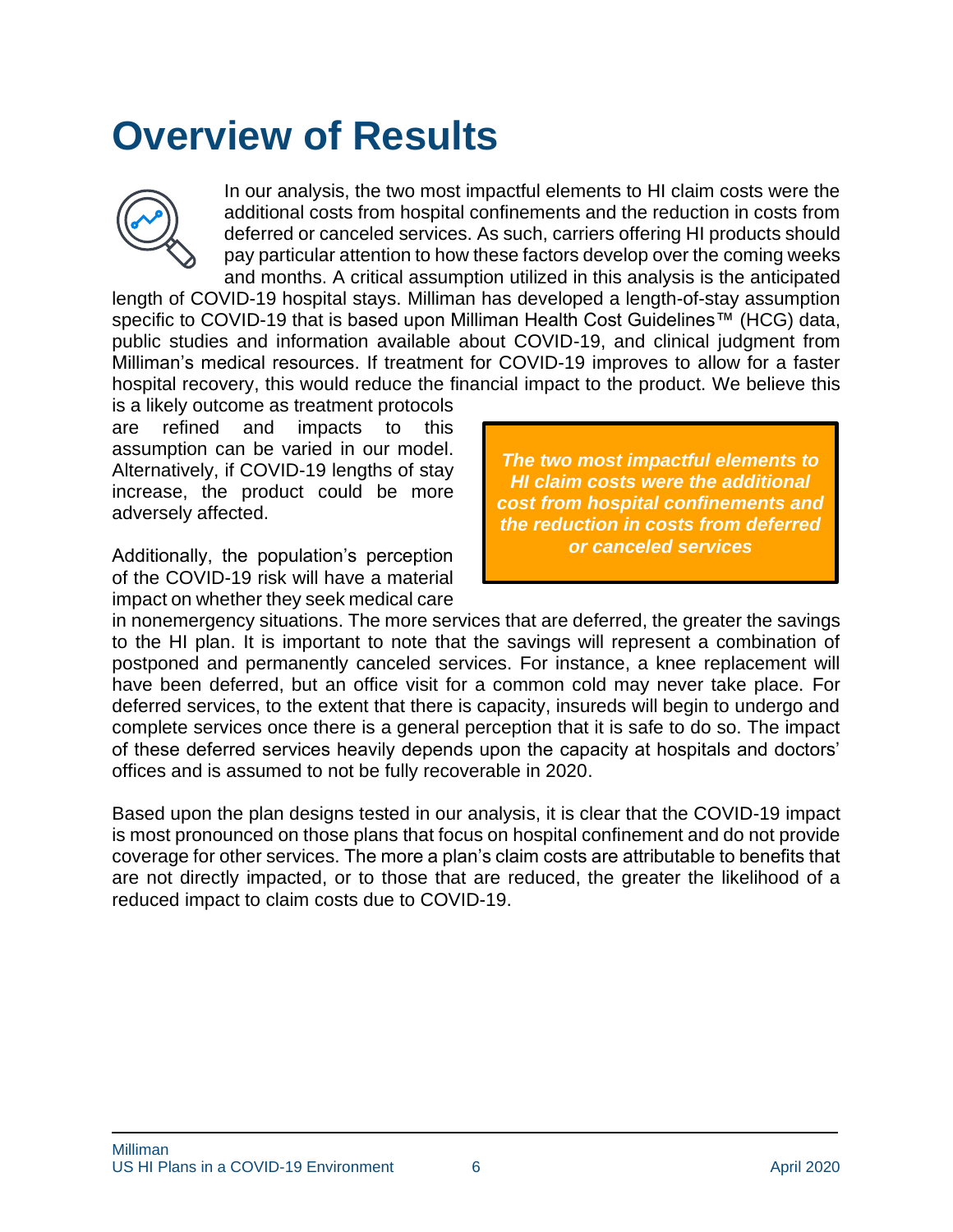## **Potential Issues Facing Carriers**

The COVID-19 pandemic is evolving by the hour. If hospitalizations follow an exponential trend, additional nontraditional facilities (such as convention centers, hotels, or sports arenas) may be used as makeshift hospitals in order to temporarily increase hospital capacity. At the time this article was written, New York was utilizing a field hospital in Central



Park for overflow patients. It is still unclear how hospitalization and care at nontraditional facilities will be medically coded, which may impact how carriers process and pay claims.

Beyond claim costs, carriers should expect COVID-19 to have an impact on premium collections, lapsation, and thus ultimately on loss ratios. Many workers have been temporarily furloughed or have lost their jobs completely, which will impact their ability to continue premium payments for their coverage.

#### *Carriers will have to consider whether to make premium concessions during this time or whether to follow the normal termination process.*

Premium concessions would reduce lapsation and build goodwill, but will increase the COVID-19 impact on a carrier's realized loss ratios. Additionally, it is unclear how long concessions would need to be in place in order to conserve business. For the purpose of the scenarios analyzed in this report we have simulated the COVID-19 impact relative to an annual claim cost and have not incorporated variations in lapses and premium persistency. However, the treatment of lapses may materially impact cost estimates for some carriers and should be considered in conjunction with the carrier's approach to business conservation.

Generally speaking, maternity is a key driver of claim costs for HI plans. As COVID-19 spreads, maternity benefit utilization may potentially decrease as some mothers choose to give birth to their children outside hospital settings. We believe this behavioral change can be attributed to two primary reasons: the risk of contracting COVID-19 in hospitals and the recent requirement in many facilities to restrict the presence of others such as spouses during birth. Mothers may not want to accept the risk to themselves or their newborns of catching this disease. If patients can reduce the risk of contracting COVID-19 by using midwives at home or in facilities with reduced exposure to COVID-19, then some mothers are likely to stop using maternity wards in hospitals. Additionally, the long periods of confinement at home may result in a late 2020 or an early 2021 baby boom, similar to those sometimes observed after ice storms and other natural events that confine people to their homes.

Carriers should review their policy benefits carefully to ensure that they understand where COVID-19 may impact benefits payable. While hospitalization and other major services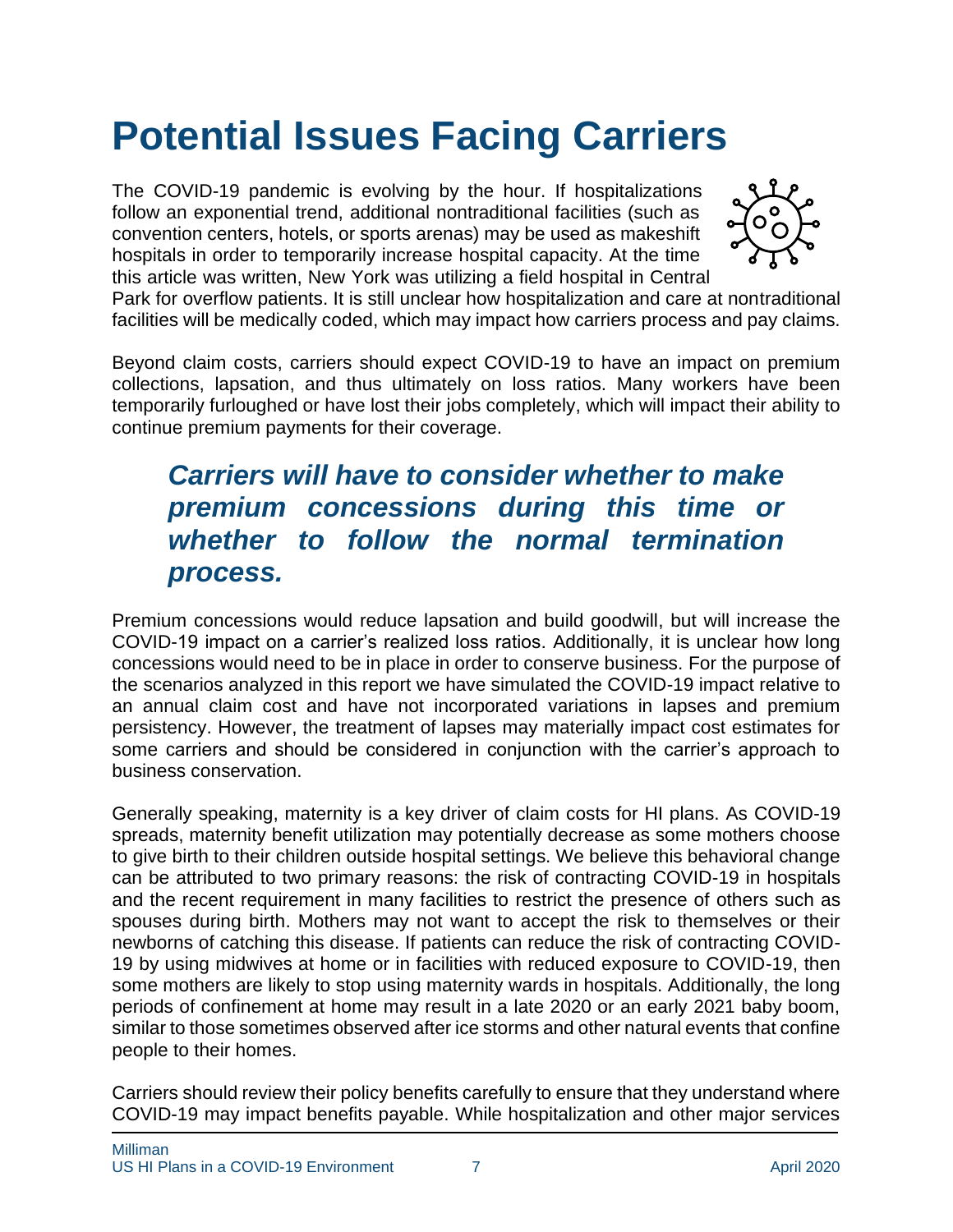are obvious, for some carriers COVID-19 screening may be covered under their wellness benefits, based upon the definition utilized. If the plan does not include coverage for a COVID-19 screening, do carriers want to pay wellness benefits for COVID-19 as a societal measure? Additionally, carriers may elect to provide extra-contractual benefits such as COVID-19 waiver of premium for those who have lost their incomes.

While not considered in this study, carriers will also have to consider a wide variety of issues related to COVID-19 over the coming months:

#### **COVID-19 Related Issues**

Processing of terminations and continuation options for both permanent and temporarily furloughed workers

Impact to carrier workforce and capacity

Impact to new business sales and renewals

Product development and design implications

Introduction of additional benefits to provide coverage for COVID-19 or future pandemics

Impact to claim reporting and processing

State-mandated communications and guidance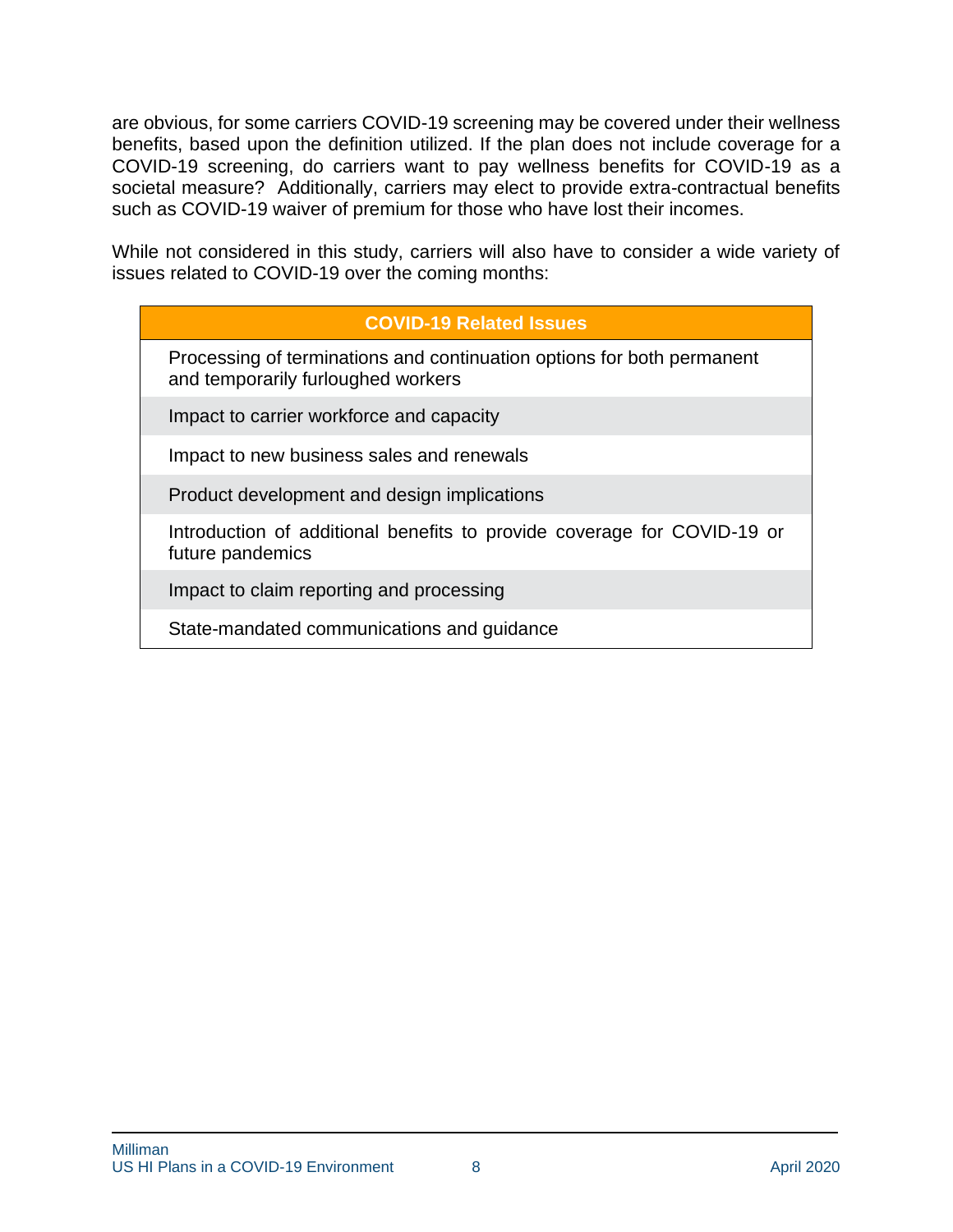## **Conclusions**

As we move further into these volatile times, many questions regarding COVID-19 need to be considered. How effective will social distancing and other restrictions be? When the shelter in place and other social distancing orders are lifted, will we live in a world with seasonal COVID-19 in the same way that seasonal influenza exists? These are questions that carriers must consider when developing and maintaining HI products in 2020 and onward.



#### *One potential long-term change may be in insureds' awareness of the value of supplemental health insurance.*

Insureds who become ill will receive material sums of money from their supplemental benefits insurance carrier, which will assist with their financial strains during this pandemic. As family, friends, and coworkers hear of the support that supplemental insurance provided, it is likely that the demand for such products will increase.

As uncertain times proceed, HI carriers need to remain vigilant. While we have demonstrated the impact of various illustrative scenarios on a variety of product designs, ultimately a carrier's own plans and benefits will determine the true impact of COVID-19 on a carrier's claim costs. To that end, the model utilized in this analysis can be calibrated for a wide variety of scenarios and plan designs in order to provide customized analysis for a carrier. By utilizing this analysis, a carrier can understand its risk exposure as the pandemic evolves.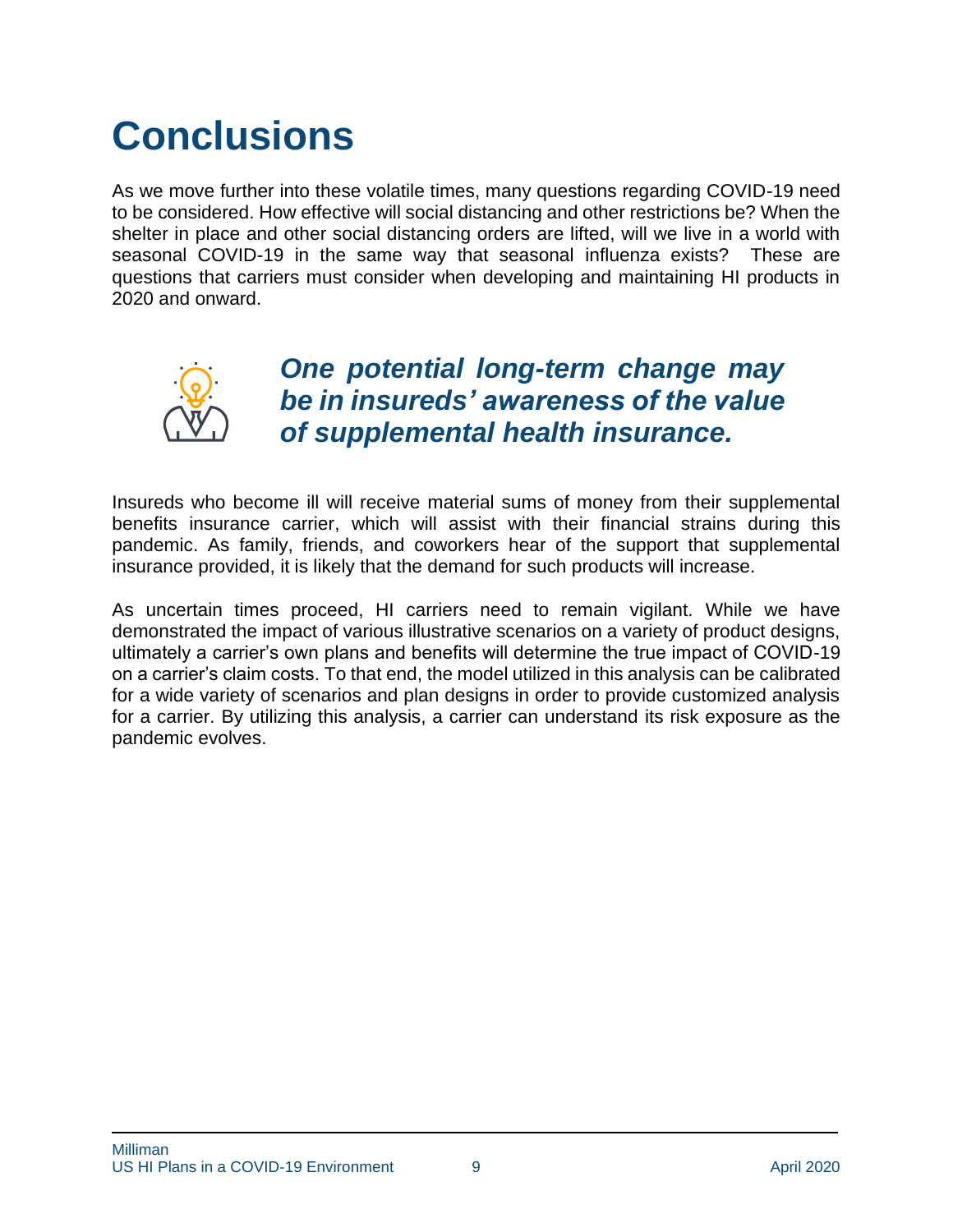## **Data Sources and Methodology**



The model underlying this analysis was developed by Milliman consultants to project medical costs for a broad array of health insurance plans. Beginning with that model the authors of this report have expanded the analysis to incorporate specific benefit structures and utilization assumptions appropriate for hospital indemnity coverage. This model is highly customizable and allows

carriers that offer both medical and supplemental products access to a consistent, custom analytic approach across all product types.

In developing the illustrative scenarios utilized in this analysis, we relied upon actual COVID-19 case counts through April 6, 2020, and two important assumptions to simulate future COVID-19 cases: anticipated nationwide growth rate inflection date and the proportion of the population ultimately infected. The modeled inflection point is where the growth rate for future cases begins to decline. Beyond the modeled inflection point, additional new cases will be simulated, but at a slower growth each day until the new case rate drops to zero. This analysis did not factor in a recurrence, or second wave, of the virus.

Based upon the two inflection points defined in the selected scenarios and past case growth rates, two population infection rates were selected to correspond with a reasonable progression between actual and simulated cases. In establishing these infection rates, we assumed that the overall number of new cases would follow a similar progression throughout the simulation period. In reality, changes in behavior (e.g., increased or decreased impact of social distancing), testing efficiency, and other factors will impact the growth rate in future COVID-19 cases. We have calibrated the two scenarios to approximately correspond to 60,000 and 140,00 total deaths across all ages, based upon estimates that have been available from other sources over the last few weeks.

Once the overall nationwide number of COVID-19 cases is simulated, we utilize a number of assumptions to assess the cost impact on the HI plan designs being considered. Hospitalization rates, ICU admission rates, lengths of stay, recoveries, and deaths are simulated based upon public sources, Milliman data, and actuarial judgment. The assumptions vary by age and a typical worksite insured age distribution appropriate for the voluntary worksite market is utilized in compositing the assumptions used in the simulation. We have assumed no constraint upon hospital facility availability during the pandemic. We believe that most supplemental benefits carriers will provide a benefit during the pandemic crisis, even in situations where the insured receives care outside a traditional hospital setting.

The length of stay (days) for hospital and ICU confinements was developed by modeling the average length of stay (LOS) for influenza as indicated in Milliman's HCG data. A morbidity factor was applied to the average influenza LOS in order to reflect the increased severity of COVID-19.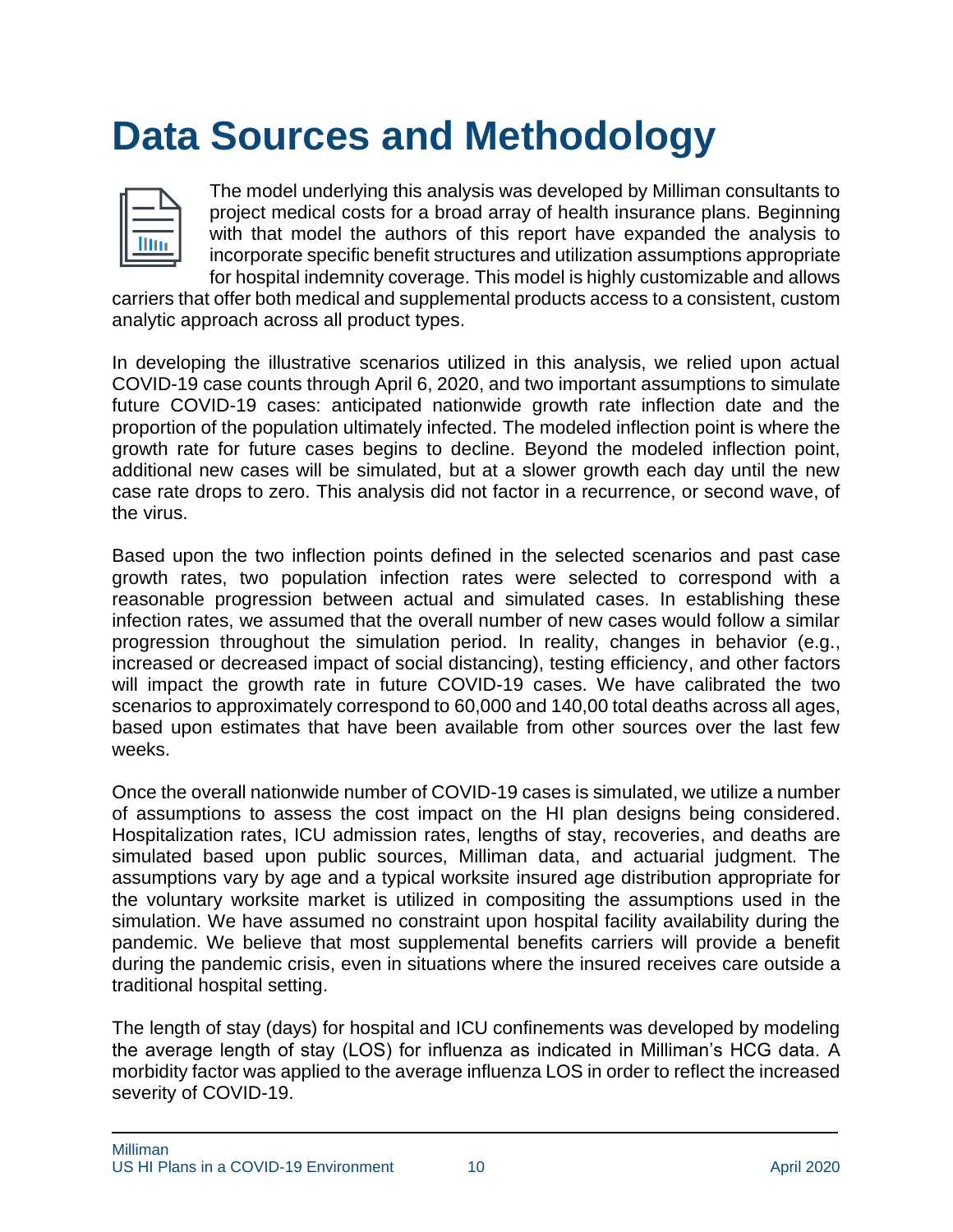Based upon these assumptions and the benefit amounts, we model the additional cost attributed to COVID-19 by category. In this analysis, the categories of services anticipated to be affected by COVID-19 are hospital confinements (including ICU), emergency room visits, and office visits. Additionally, a reduction in services not related to COVID-19 was modeled to reflect a reduced utilization of nonessential healthcare services during this pandemic, based upon reported cases. Our belief is that there will be some pent-up demand for wellness services, along with other services once the immediate pandemic crisis ends; however, due to limited healthcare capacity we believe the deferred wellness benefits will not be recovered in 2020.

The baseline HI claim costs were calculated utilizing Milliman HCG data in conjunction with specific adjustments and assumptions reflecting our knowledge and experience in the supplemental HI market. All of the illustrative plan designs assume full coverage for maternity with no maternity waiting period, as this design is common in the HI worksite market.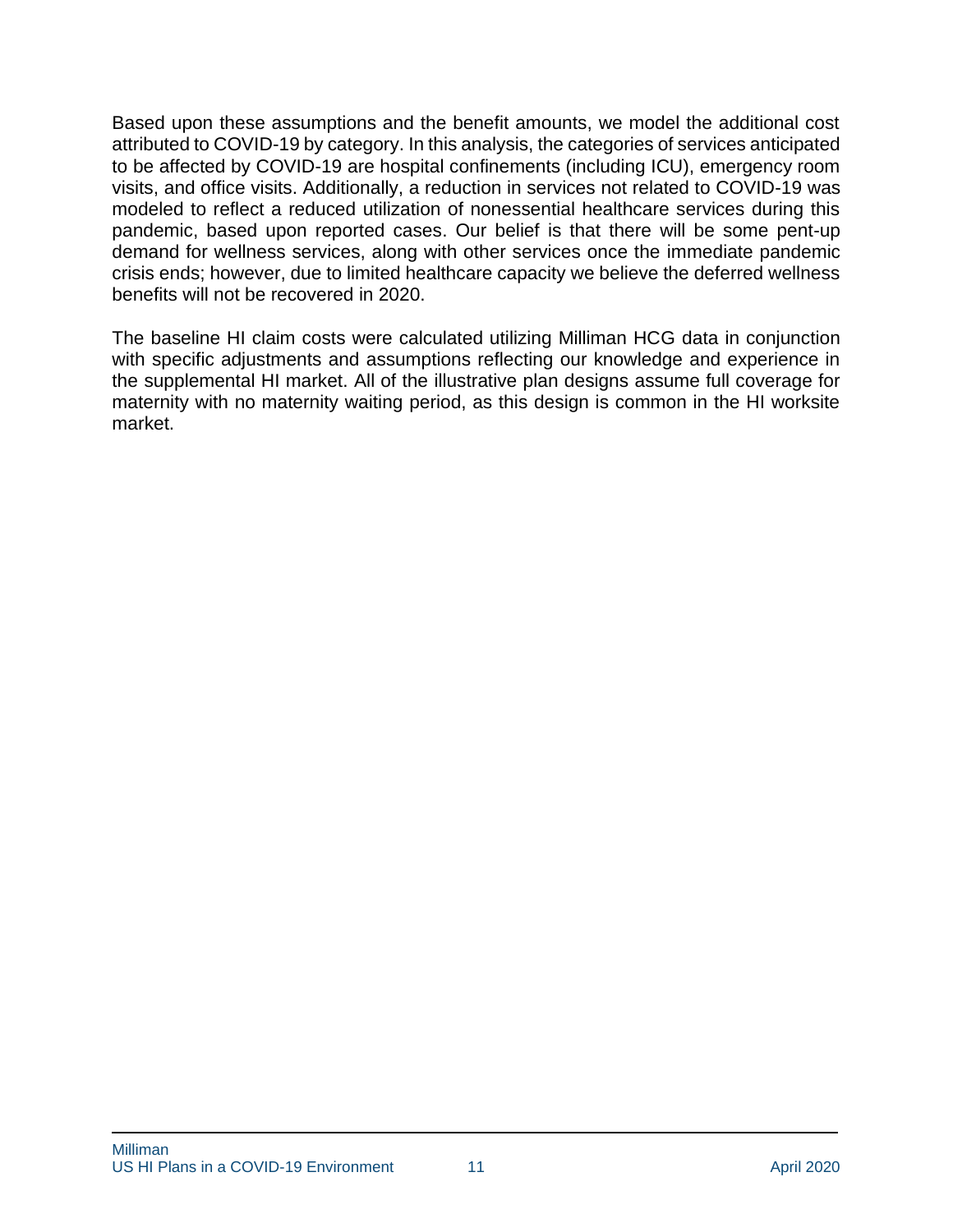## **Limitations**

Our estimates rely on a number of key assumptions, which are subject to extreme uncertainty given the limited experience available at this time. These assumptions include the overall confirmed infection rate for the community, assumed infection rates by age and gender, projected costs by severity, severity distributions by age, the impact of hospital capacity limitations, and the frequency and cost impact associated with deferred or avoided non-COVID-19 services.

Our projection model is premised on assumptions of the spread of the disease. These assumptions include how many people are infected in a population, the overall confirmed infection rate of those people, how that infection rate is different by age and gender, how severe those infections are across the population, and the frequency and cost impact associated with deferred or avoided non-COVID-19 services, among others. Scientific knowledge of these items is incomplete and new data on the spread of COVID-19 in the United States is still emerging. In addition, actions taken by government authorities and the healthcare system related to the COVID-19 pandemic are rapidly changing. We expect these assumptions to change as more information becomes available and encourage close monitoring to ensure estimates are calibrated to the most current information. Due to the limited information available on COVID-19, any analysis is subject to a substantially greater than usual level of uncertainty.

This model analyzes medical service utilization. Service costs, cost sharing, and prescription drug costs are not considered. The tool will help estimate the impact of COVID-19 medical service utilization on claim costs for 2020. Estimation for 2021 and beyond is out of scope.

COVID-19 may cause long-term healthcare issues for survivors, and that impact is not included in this model. The timing and impact of a vaccine is also not estimated in this model, nor is the impact of any disease-modifying therapies that may emerge as treatments for COVID-19.

Guidelines issued by the American Academy of Actuaries require actuaries to include their professional qualifications in all actuarial communications. The authors of this report are members of the American Academy of Actuaries and meet the qualification standards for performing the analyses documented in this report.

This report is intended to demonstrate the capabilities of our Hospital Indemnity COVID-19 model and is not intended to provide results for any one company.

While Milliman performs numerous analyses using our projection models and related information, our cost estimates cannot be expected to predict the future. Although we believe the assumptions and methods underlying this analysis are reasonable and appropriate based on the data and other information available, any future experience is certain to differ from these results due to statistical fluctuations and to the extent that current assumptions are not realized.